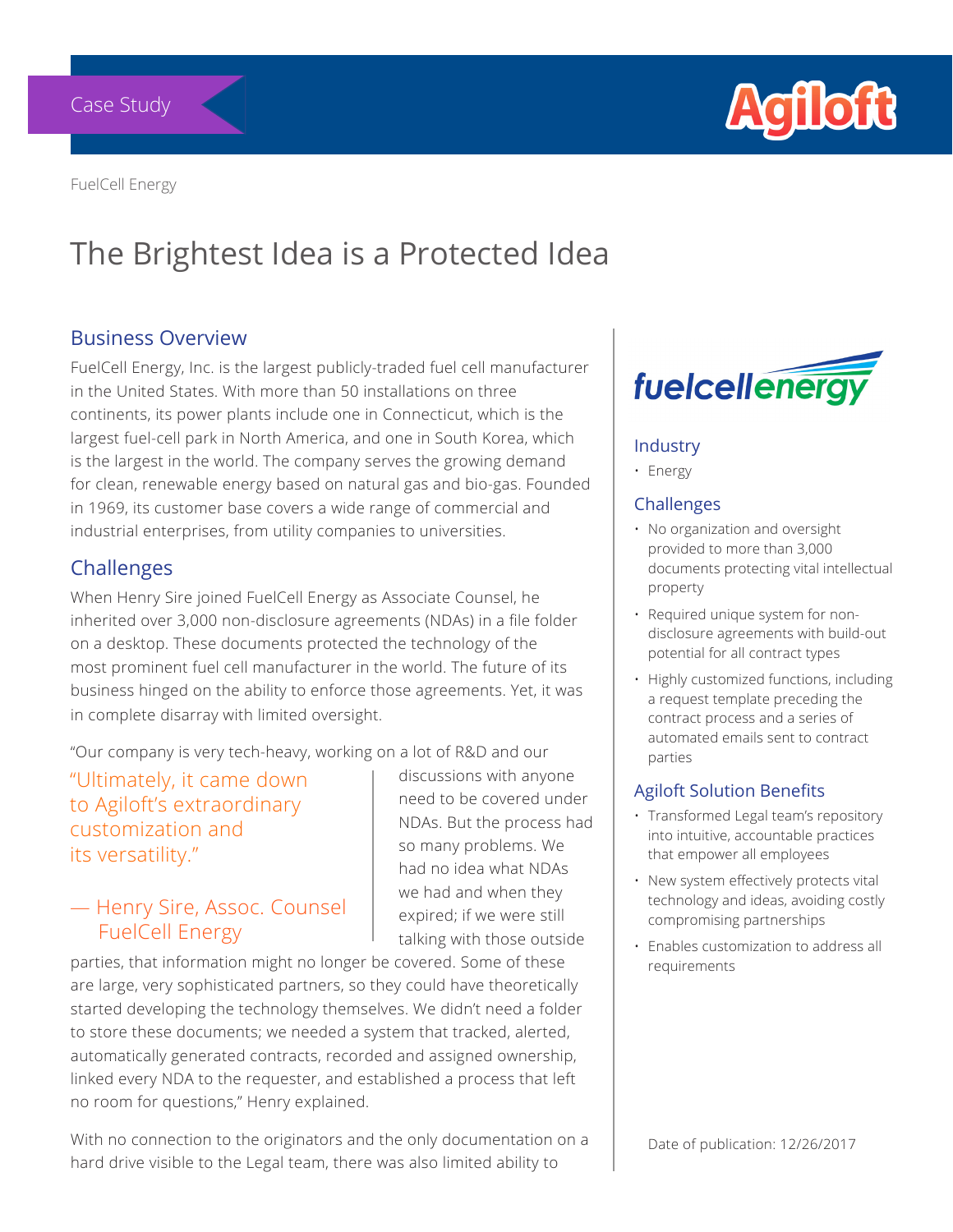engage the larger employee population in the process.

One of the unique customizations that Henry and his team identified to address the systemic issues was to precede the workflow with a request to the Legal team. Prior to initiating any discussion with an outside partner, employees needed an intuitive, user-friendly request form to notify the Legal team of their intentions. This way, users wouldn't be creating their own contracts and multiplying the problems in the broken system; instead, they would be initiating a dynamic dialogue between all the parties at the onset. This would require highly customized tables, nontraditional workflows and uniquely automated alerts.

## The Search

FuelCell Energy began their search for a solution with 17 vendor demonstrations. Henry created an elaborate spreadsheet with all the pros and cons, and the team's list of criteria.

"Ultimately, it came down to Agiloft's extraordinary customization and its versatility. Unlike a lot of other companies, it was not an NDA-specific application. Down the road, we can extend the solution to other areas. Agiloft had the functionality to do everything we needed now and in the future. Also, the price was great. Other vendors were charging five times more and their solutions weren't designed for a company our size. Agiloft had the best value proposition and all the features we could possibly want. Lastly, I do appreciate expert opinion, so I carefully read the PC Magazine review selecting Agiloft as an Editors' Choice. That was very helpful when comparing against competitors."

Since then, Henry has passed on that informative spreadsheet to colleagues in the field. "I did all my research and this is the solution that fits. I'm confident it's right for others as well."

# The Project

In early 2016, FuelCell Energy began a phased rollout of the Agiloft Contract Management platform. It began with the users who requested the most NDAs, and then extended it further. The process went smoothly and employees took to the system quickly, embracing the new approach. In addition, the legacy data from the folder on Henry's desktop now lives within an organized and responsive environment where originators receive notifications about upcoming expirations and potential limitations upon their NDAs.

# "The value is far greater than what Agiloft charges. It's a great return."

— Henry Sire

To implement the customization required to create a request workflow within a contract management architecture, Henry turned to Agiloft Project Manager Jennifer Ross. "Jennifer is very creative. Whenever we ran into something that the system wasn't explicitly designed for, she took it on and configured it to work the way we wanted. These were elements that we didn't want to have to pay extra for and Jennifer made sure we found the optimal solution. She's very clever. She is also very responsive and thorough. When I called her, she would always pick up and I knew we had someone there who understood where we were going and what we needed," Henry noted.

Jennifer enjoyed the challenge of creating a solution that leveraged Agiloft's strengths while considering the unique needs of the client. "It was a great collaboration. They were invested in making the system work well for all of their end-users. They had defined requirements, but were also very open to exploring new solutions whenever they saw additional features that Agiloft could provide, and this contributed to a successful system. One of these solutions was in response to the need to write